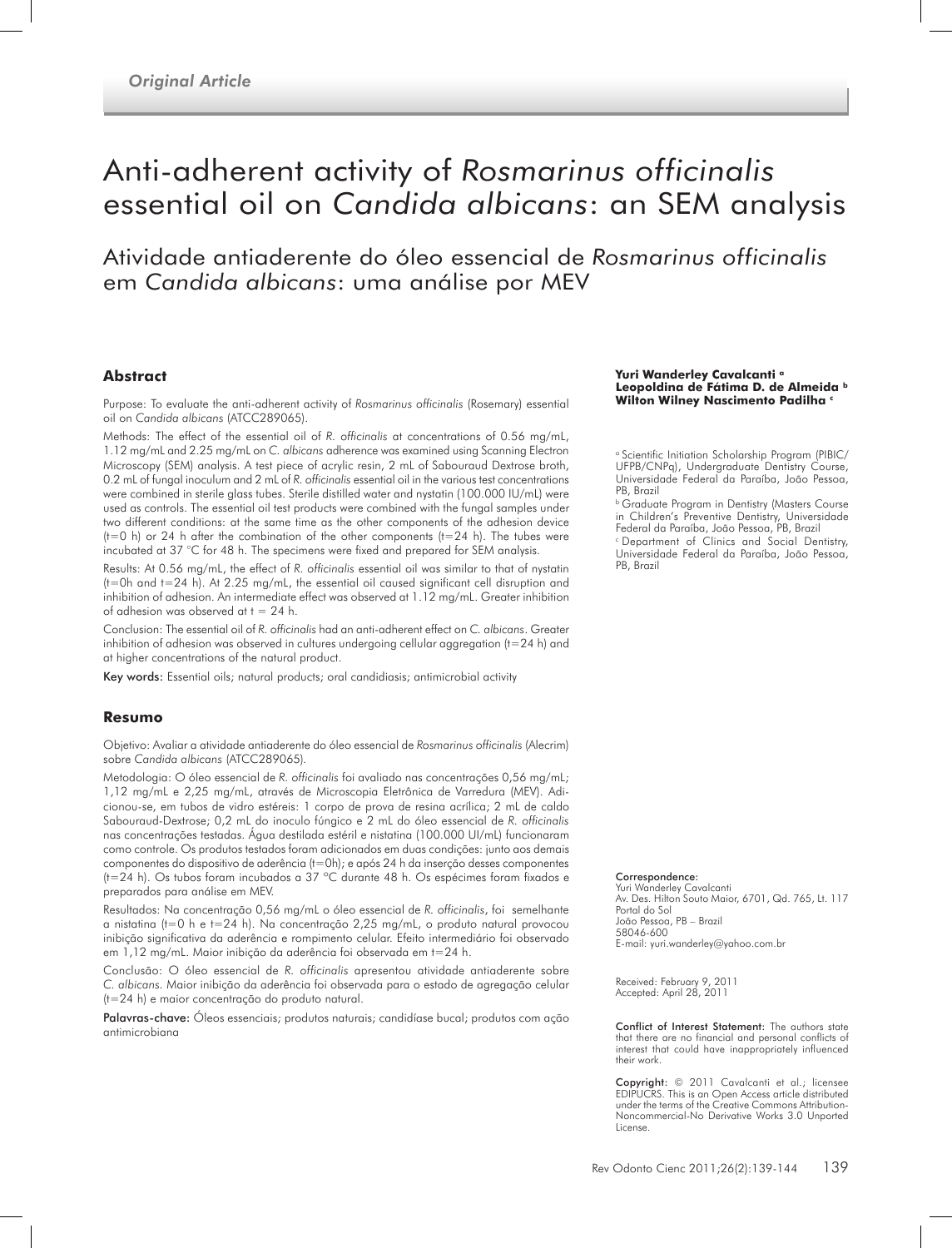# **Introduction**

Oral candidiasis is one of the most common fungal infections among humans. It is described as an opportunistic infection, often involved in the alteration of oral microflora, systemic diseases and reduced immunity of the host (1,2). Among the strains involved in the development of oral candidiasis, *Candida albicans* is the most prevalent and pathogenic species (1,3).

According to Rex et al. (4) and Khan et al. (5), *Candida* species have proven to be resistant to a number of synthetic antifungal drugs. To identify substances that might be alternatives to traditional medicines, studies were conducted on the antimicrobial activity essential oils (6-9).

Natural products that provide effective antifungal activity against resistant microorganisms are a necessary alternative for the control of oral candidiasis (6,9). The fungistatic activity of *Rosmarinus officinalis* (Rosemary) essential oil was reported by several studies (6-8). According to Fontenelle et al. (7), the essential oil of *R. officinalis* has antifungal activity against *Candida* at low concentrations. However, there were no studies on the anti-adherent activity of this natural product. Thus, there is a need to further investigate the antifungal activity of these products to justify and validate the clinical use of essential oils.

The mechanism of action by which essential oils might be effective has not been fully described. However, Hammer et al. (10) suggest that essential oils are able to interact with lipid structures and cause changes in cell membranes. Phongpaichit et al. (11) identified changes in the cell walls of filamentous fungi after exposure to natural products. Thus, this research is justified by the need to examine the microscopic, morphological effect of essential oils on *Candida* species.

The aim of this study was to evaluate the anti-adherent activity of *R. officinalis* (Rosemary) essential oil against *C. albicans*.

## **Methods**

We conducted a study with an inductive approach, a descriptive and comparative procedure and direct documentation in the laboratory (12).

To generate the fungi adhesion devices, colorless acrylic resin (that can be chemically polymerized) test substrates

were prepared (Vipi Flash VIPI Produtos Odontológicos Ltda., Pirassununga, SP, Brazil), with dimensions of 10x10x5 mm. The substrates were prepared according to the manufacturer's instructions (25 $\degree$ C, in equal proportions of powder and liquid, without incorporation of air bubbles) and then immersed in water for 24 h at 37 ºC to release the residual monomer.

The surfaces of the substrates were subjected to finishing and polishing with water and 200-, 400- and 600 grit sandpaper (3M-ESPE, Campinas, SP, Brazil) and then cleaned with ultrasonic equipment. All substrates were stored in a glass tube with distilled water and were sterilized by autoclaving (121 ºC for 20 min) for later use.

The reference strain used in this study was *C. albicans* (ATCC 289065) from the *American Type Culture Collection*. The strain was reactivated in Sabouraud Dextrose broth (DIFCO®, Detroit, Michigan, USA) at 37 °C and stored in Sabouraud Dextrose Agar 4% (DIFCO®, Detroit, Michigan, USA). To conduct the study, fungal suspensions were prepared in saline at a concentration of  $1.5 \times 10^6$  microorganisms/mL, equivalent to the 106 tube of the MacFarland scale.

For the *in vitro* evaluation of anti-adherence activity, we used *R. officinalis* (rosemary) essential oil obtained from Ferquima® (Ind. e Com. Ltda.), which provided a technical report with specifications as shown in Table 1.

Preliminary study of the antifungal activity of *R. officinalis* essential oil against *C. albicans* (ATCC 289065) identified the MIC and MFC to be 0.56 mg/mL. In the present study, the anti-adherent activity of the *R. officinalis* essential oil was evaluated at concentrations 0.56 mg/mL, 1.12 mg/mL and 2.25 mg/mL.

The *R. officinalis* essential oil used in this study was initially diluted in sterile distilled water and emulsifier (Tween 80) to obtain an initial concentration of 0.25% (2.25 mg/mL). To dilute the essential oil, we considered the density to be 0.9 g/mL, according to vendor specifications. We used the dilution method described by Lima et al. (6) and Souza et al. (13). Briefly, 0.05 mL of *R. officinalis* essential oil, 0.05 mL of Tween 80 and 20 mL of sterile distilled water were combined in sterile Falcon tubes. The mixture was stirred for 5 minutes in a Vortex solution agitator (Model AP56, Phoenix), and the concentration obtained was 0.25% (2.25 mg/mL). To obtain the subsequent dilutions, serial dilutions were performed with the addition of 10 mL sterile distilled water to 10 mL of the previous dilution.

Table 1. Technical specifications of the essential oils used in this study, according to the technical report issued by Ferquima® (Ind. e Com. Ltda).

| Essential oils                       | Batch | Impurities | Density<br>(g/mL, 20°C) | Origin  | Main components                                                          |
|--------------------------------------|-------|------------|-------------------------|---------|--------------------------------------------------------------------------|
| Rosmarinus officinalis<br>(Rosemary) | l 41  | Free       | 0.912                   | Tunisia | $1.8$ Cineole + limonene +<br>para-cymene<br>$\alpha$ -pinene<br>Camphor |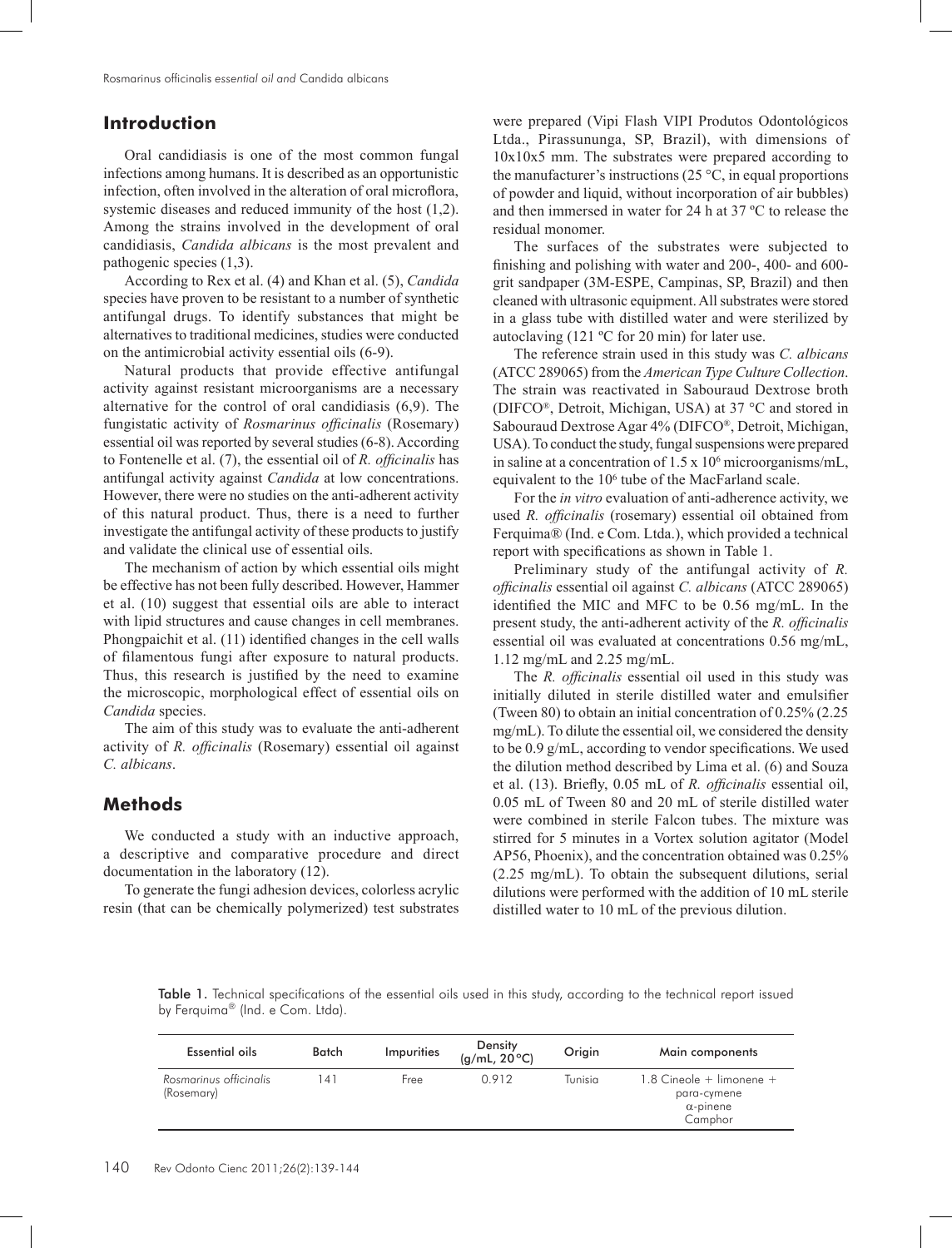To examine anti-adhesion activity, one sterile acrylic resin substrate, 0.2 mL of the fungal suspension, 2 mL of sterile Sabouraud-Dextrose broth and 2 mL of diluted *R. officinalis* essential oil, distilled water (growth control) or nystatin 100.000 IU/mL (positive control) (14) were combined in sterile glass tubes. The tubes were covered and incubated in a bacteriological incubator at 37 °C for 48 h. The sterility of the culture medium and the substrates was verified through the absence of turbidity in the medium in the absence of an inoculum or the test products.

The anti-adherence activity of *R. officinalis* essential oil and of the positive control was assessed under two conditions: the product was combined with the substrate at the same time as the other components  $(t=0 h)$ ; and the product was added to the substrate 24 hours after the combination of the other components ( $t=24$  h). Under the first condition, the planktonic cells composed the majority of the culture. Under the second condition, cellular aggregates were observed as a result of the secretion of extracellular matrix and subsequent adhesion (15). Under this condition, the *R. officinalis* essential oil or nystatin 100.000 UI/mL (positive control) were added only after the incubation process had begun.

Subsequently, the substrates were removed, transferred to sterile glass tubes and subjected to the process of fixation for viewing by scanning electron microscopy (SEM). Buffer and fixative solutions were prepared as follows. The buffer solution was made using 39 mL of monobasic sodium phosphate (NaH<sub>2</sub>PO<sub>4</sub>) and 61 mL of dibasic sodium phosphate (Na<sub>2</sub>HPO<sub>4</sub>). The fixative solution was prepared by adding 68 mL of buffer solution to 70 mL of 2% glutaraldehyde. The substrates were immersed in fixative solution for 3 hours and subsequently placed in buffer solution for 24 hours. The substrates were removed and dried in a bacteriological incubator at 37 °C for 48 hours (16).

The samples were prepared for descriptive analysis by SEM, in which the aim was to identify the morphology of fixed cells on the surface of the substrate. We used a magnification of 500x at 10 kV. The results obtained using the *R. officinalis* essential oil were compared with those obtained with the positive and growth controls.

### **Results**

The photomicrographs depicting the anti-adhesion activity of the products tested against *C. albicans* on the surface of the substrates at  $t=0$  h are shown in Fig. 1. The photomicrographs depicting the anti-adhesion activity of the products tested against *C. albicans* on the surface of the substrates at  $t=24$  h are shown in Fig. 2.

The SEM analysis revealed that the tested products inhibited the adhesion of *C. albicans* by denaturing cellular structures. At 0.56 mg/mL, the cells suffered disruption of the cell wall when in the planktonic phase  $(t=0 h)$  and the alteration of cell permeability when in the aggregation phase  $(t=24 h)$ . Concentrations above 0.56 mg/mL of the natural product caused the loss of cellular integrity and resulted in the significant inhibition of adhesion. Essential oil at a concentration of 1.12 mg/mL produced an intermediate effect to that of 0.56 mg/mL and 2.25 mg/mL. There was greater inhibition of cell adhesion and extracellular matrix at  $t=24$  h and when essential oil at 2.25 mg/mL was used.

#### **Discussion**

According to Fontenelle et al. (7), *R. officinalis* essential oil presented MICs between 0.62 mg/mL and 2.50 mg/mL and MFCs from 1.25 mg/mL to 2.50 mg/mL when was used on *C. albicans* and *C. tropicalis* as determined using the micro-dilution technique. Likewise, the antifungal activity of *R. officinalis* essential oil was demonstrated by Lima et al. (6) and Packer and Luz (17), who observed fungistatic activity at concentrations above 8% using the agar diffusion technique. According to Scorzoni et al. (18), the microdilution technique is more sensitive for the determination of MIC and MFC in the assessment the antifungal activity of natural products. We found no reports in the literature regarding the anti-adherent activity of *R. officinalis* essential oil. Thus, to determine the most appropriate concentration of *R. officinalis* essential oil to use for the assessment of anti-adherent activity, we elected to use the methodology of Fontenelle et al. (7) because of its technical standardization and increased data reliability. As observed in this study, the essential oil of *R. officinalis* caused changes in both the cellular morphology and the adherence of *C. albicans* at the tested concentrations.

To validate the technique used in this study and for comparison with the effect of essential oil, a positive control (nystatin – *commercially available suspension* – 100,000 IU/ mL), a growth control and sterility controls were employed. The sterility control confirmed the absence of extrinsic contamination from the culture medium and on the substrates. The growth control confirmed the viability of the strains and allowed the demonstration of cell morphology in the absence of antifungal treatment. The absence of fungal growth in the presence of nystatin (100,000 IU/mL) demonstrated the susceptibility of the samples to a synthetic antifungal agent. As observed in this study, the effects produced by the positive control and by the *R. officinalis* essential oil at a concentration of 0.56 mg/mL were similar (Fig. 1 and 2).

The informed components of the products tested in this investigation are consistent with the components reported to be active in the literature. According to Souza et al. (13) and Mondello et al. (19), the biological activity of essential oils has been shown to be dependent on their main chemical components, including cineole, limonene and cymene. These components are responsible for the antiseptic and antimicrobial properties of the *R. officinalis* essential oil, and their physico-chemical and biological properties should be studied (13,19).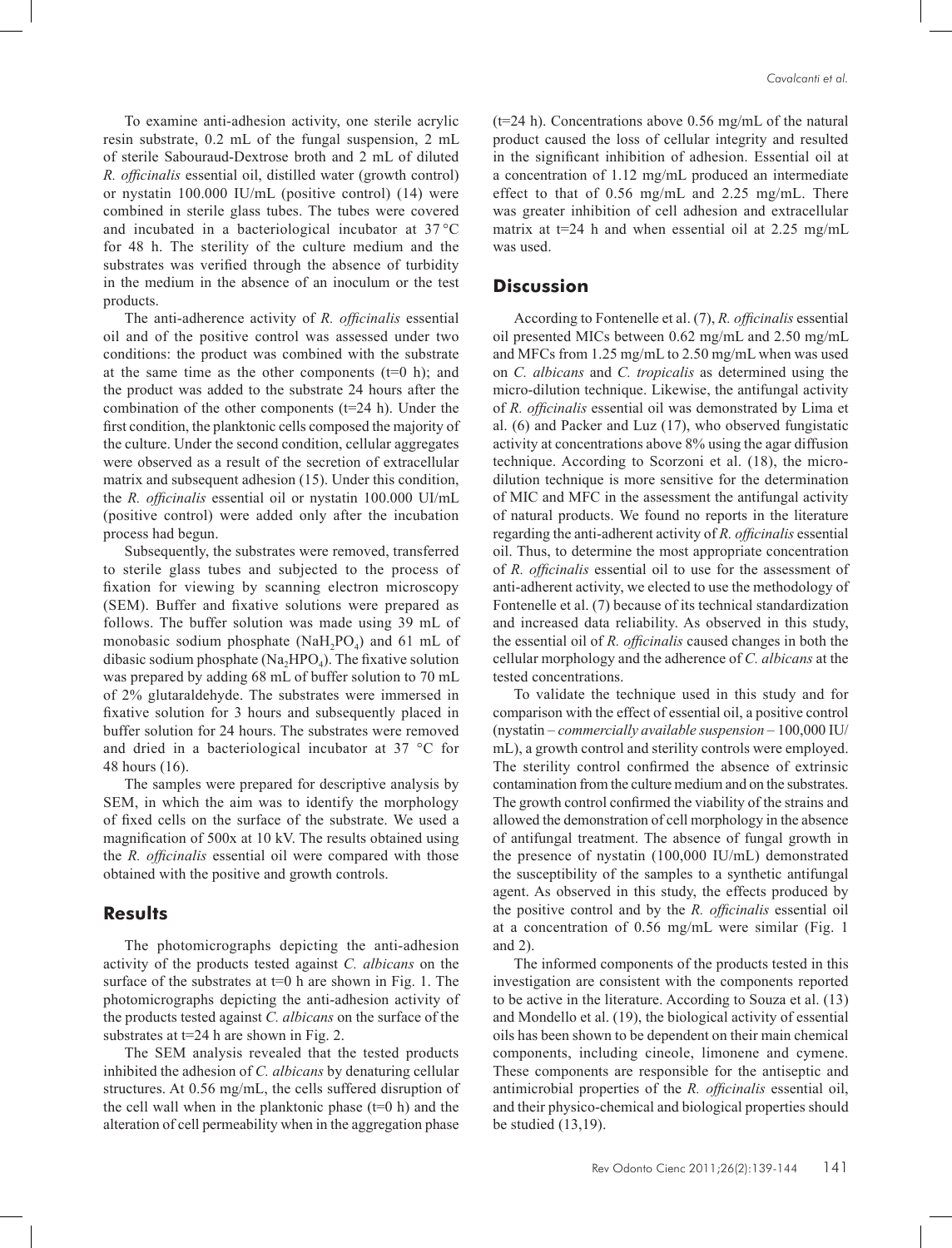

Fig. 1. Photomicrographs demonstrating the anti-adherent activity of the tested products on *C. albicans* on the surface of the substrates at t=0 h. (A) Growth Control. (B) Substrate exposed to the Positive Control (Nystatin 100.000IU/mL). (C) Substrate exposed to the essential oil of *R. officinalis* at 0.56 mg/mL. (D) Substrate exposed to the essential oil of *R. officinalis* at 2.25 mg/mL.



Fig. 2. Photomicrographs demonstrating the anti-adherent activity of the tested products on *C. albicans* on the surface of the substrates at t=24 h. (A) Growth Control. (B) Area exposed to the Positive Control (Nystatin 100.000 IU/mL). (C) Surface exposed to the essential oil of *R. officinalis* at 0.56 mg/mL. (D) Surface exposed to the essential oil of *R. officinalis* at 2.25 mg/mL.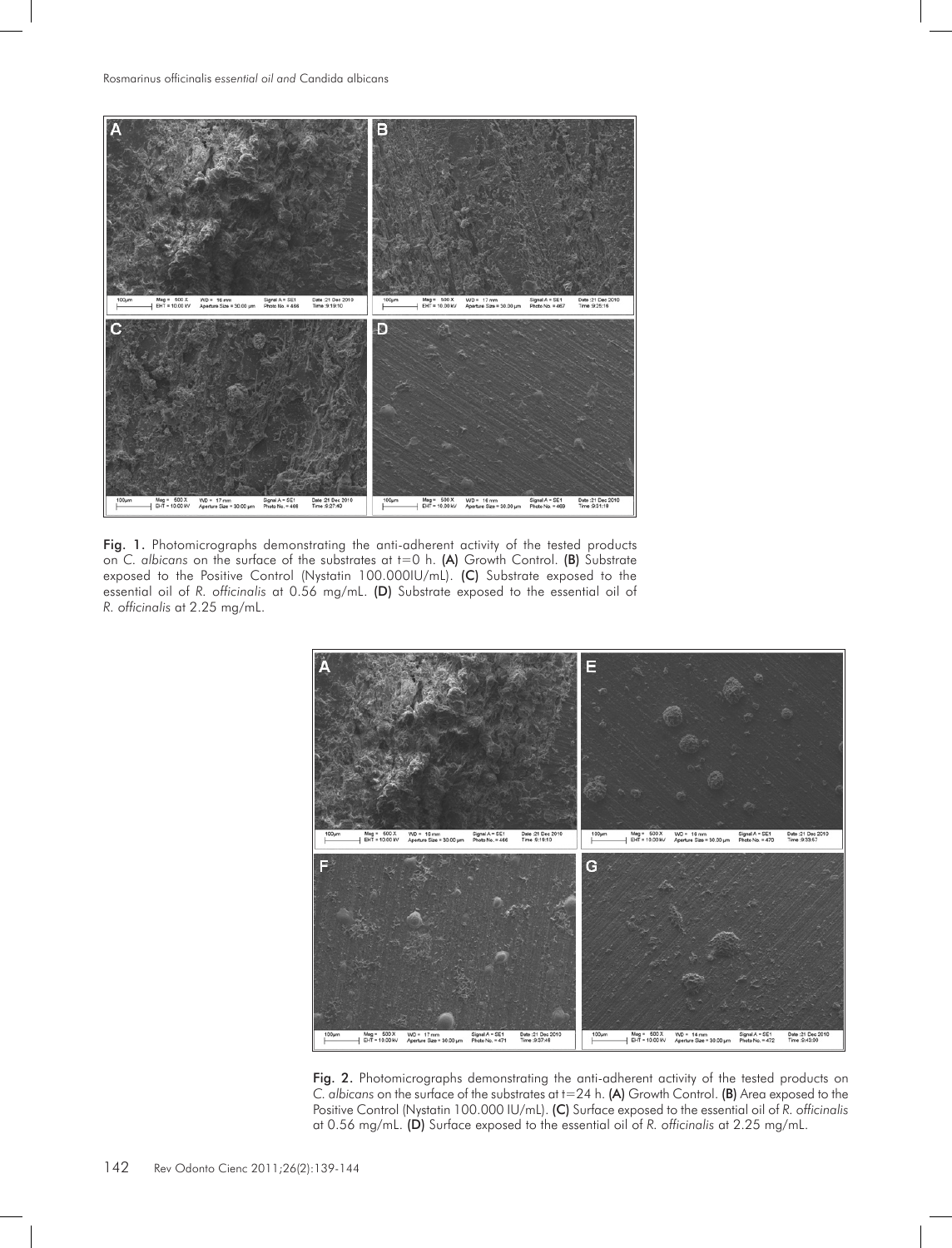Studies in the literature have indicated that the mechanism of action of essential oils is related to changes in cell membrane permeability. The liposoluble nature of essential oils and their constituents facilitates their interaction with cellular structures that have lipid components, resulting in increased membrane permeability, which in turn can cause electrolyte imbalance and cell death (9,10,20). When Hammer et al. (10) evaluated the antifungal action of the *M. alternifolia* essential oil against *C. albicans*, *C. glabrata* and *Saccharomyces cerevisiae*, they observed that *M. alternifolia*  essential oil altered the permeability and membrane fluidity of these fungi between concentrations of 0.25% and 1.0%. This suggests that the antifungal activity of this essential oil has its effect by compromising the function and altering the physical properties of membranes. In this study, SEM analysis revealed morphological changes caused by the essential oil, which confirms the hypothesis that these products alter cell permeability.

When Phongpaichit et al. (11) and Ibrahim Osman (21) analyzed cell morphology by SEM, they showed that fungal cultures suffered cellular collapse and denaturation after exposure to the extracts of natural products. Phongpaichit et al. (11) found that structures such as hyphae and blastoconidia had shrunk and were altered after exposure to the natural product. Consistent with findings in the literature, we report that the denaturation of cellular structures was observed when the fungal strain was exposed to the essential oil of *R. officinalis* or to the positive control. According to Ibrahim and Osman (21), this phenomenon may be associated with the leakage of the cytosol through the cell wall or with alterations in membrane permeability caused by the tested products.

According to Chandra et al. (15), cells of *C. albicans* have the ability to perform co-aggregation and excrete an extracellular matrix that contributes to cellular adherence to acrylic and polymeric surfaces. Chandra et al. (15) demonstrated that, while in planktonic state, cells of *C. albicans* are more susceptible to antifungal action. The authors considered that the secretion of the extracellular matrix and the aggregation state contributed to higher antifungal resistance (15). Here, we observed differences between the activity of compounds tested in the planktonic phase ( $t=0$  h) and in the aggregation phase ( $t=24$  h),

differences that were supported by the lower adhesion of cells and the extracellular matrix at t=24 h. These results are in contrast to the findings of Chandra et al. (15) because they indicate a greater inhibition of adhesion at  $t=24$  h.

The action of *R. officinalis* essential oil at 0.56 mg/mL, t=0 h, was observed to produce a disorganized matrix, disruption of the cell wall and denatured structures. At t=24 h, shrunken cells were identified, without the loss of cell wall integrity and in the absence of extracellular substance, although there was a greater degree of inhibition of adhesion. At the 2.25 mg/mL concentration, a significant inhibition of adhesion and cell disruption at both  $t=0$  h and  $t=24$  h were observed.

In the conditions presented in this study, the essential oil of *R. officinalis* showed anti-adherent activity against *C. albicans,* as observed by cellular denaturing, fragmentation of structures and a small quantity of adhered components. The interaction of *C. albicans* with other microorganisms in the constitution of oral biofilms may contribute to the increased susceptibility of this strain to the action of antifungal agents (16). Further studies should consider the action of this product on clinical strains and other standardized strains using techniques that take into consideration the influence of human saliva and its interaction with other oral microorganisms.

### **Conclusions**

We conclude that *R. officinalis* essential oil, at the tested concentrations, has anti-adherent activity against *C. albicans* and can additionally affect changes in the cellular morphology of these strains. Greater inhibition of adhesion was observed during the cellular aggregation phase and with higher concentrations of the natural product.

#### **Acknowledgments**

To Prof. Dr. Tibério Andrade dos Passos, Researcher at the Laboratório de Solidificação Rápida [*Laboratory of Rapid Solidification*], Professor at the Department of Materials Engineering, Universidade Federal da Paraíba [*Federal University of Paraíba*]*,* for making the Scanning Electron Microscope available for the SEM analyses.

**References** 1. Akpan A, Morgan R. Oral candidiasis. Postgrad Med J 2002;78:455-9.

- 2. Corrêa EM, Andrade ED. Tratamento odontológico em pacientes HIV/AIDS. Rev Odonto Cienc 2006;20:281-9.
- 3. Nikawa H, Nishimura H, Hamada T, Yamashiro H, Samaranayake LP. Effects of modified pellicles on *Candida* biofilm formation on acrylic surfaces. Mycoses 1999;42:37-40.
- 4. Rex JH, Walsh TJ, Sobel JD, Filler SG, Pappas PG, Dismukes WE, Edwards JE. Practice guidelines for the treatment of candidiasis. Clin Infect Dis 2000;30:662-78.
- 5. Khan R, Islam B, Akram M, Shakil S, Ahmad AA, Ali SM, Siddiqui M, Khan AU. Antimicrobial activity of five herbal extracts against multi drug resistant (MRD) strains of bacteria and fungus of clinical origin. Molecules 2009;14:586-97.